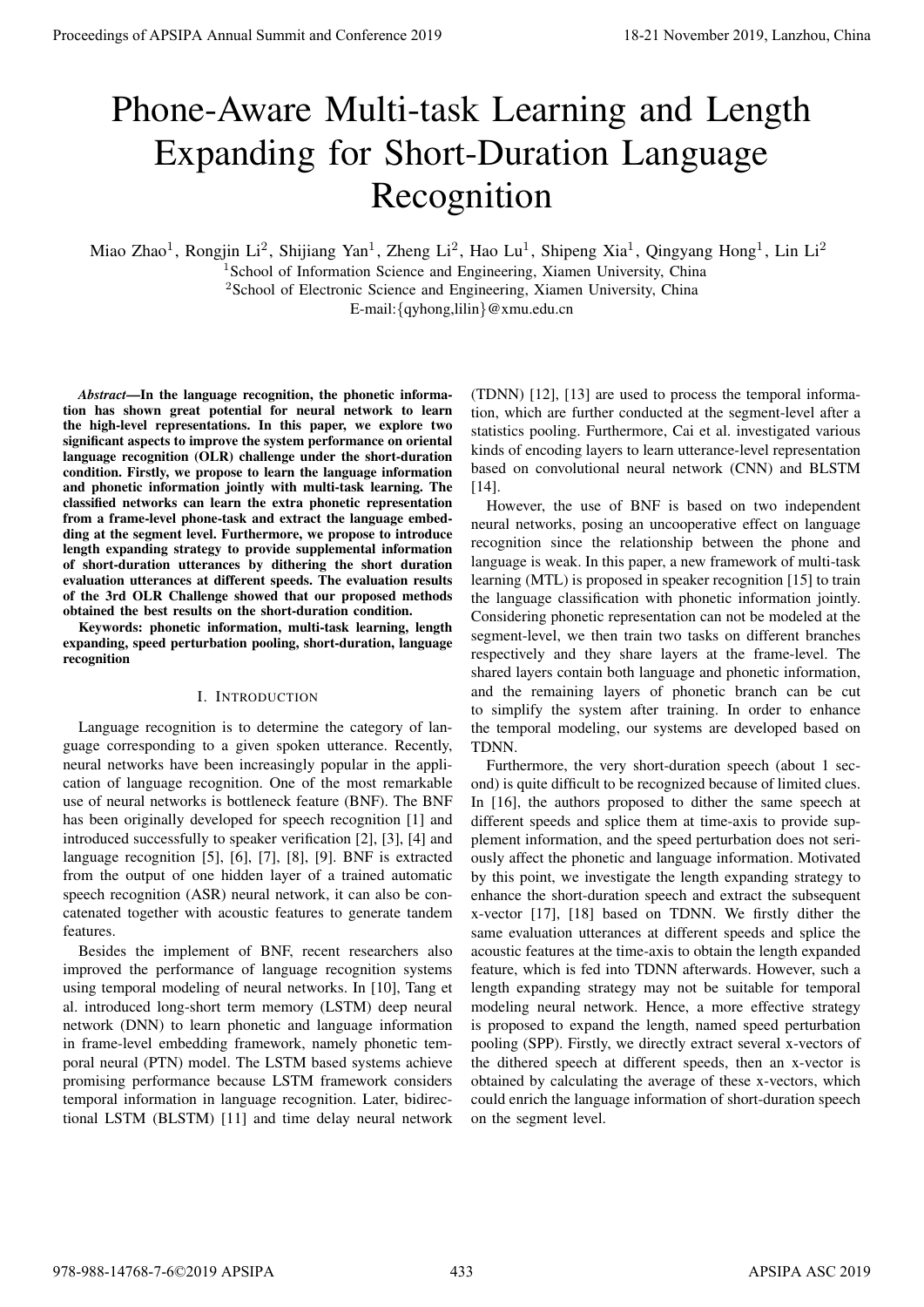The remainder of this paper is as follows. Section II describes the multi-task learning structure based on TDNN for language recognition and phonetic information. Section III introduces the proposed speed perturbation pooling method to expand the utterance length for short duration language recognition. Then the experimental setup is presented in section IV, experimental results are analogized in section V. Finally, we conclude this paper in section VI.

## II. X-VECTOR SYSTEMS FOR LANGUAGE RECOGNITION

## *A. Standard X-vector*

In this paper, our proposed systems are based on standard x-vector architecture. The first 5 layers of the neural network process the input at the frame-level, with a temporal context centered at the current frame  $t$ . Similar to standard TDNN configuration, the first layer splices the features at frames  $t 2, t - 1, t, t + 1, t + 2$ . The inputs of next two hidden layers are the spliced output of its previous frames at  $t - 2, t, t + 2$ and  $t - 3, t, t + 3$ , respectively, and then a statistic pooling layer aggregates the representation across the time-axis, hence the next layers operate on the segment-level. Besides the 5-th hidden layer, all layers are 512-dimensional.

## *B. Splicing with Phonetic Representation*



Fig. 1. The language classification network with the phonetic representation from ASR network.

For comparison, we also train a conventional joint training DNN with acoustic features and phonetic representation, named the phonetic network (PN). It is the same with the baseline framework in [10], [15]. In Figure 1, we firstly train an ASR network that is modified from TDNN without statistics pooling layer, and then we extract the phonetic representation from the last hidden layer and splice them to the 5-th frame-level layer of the language network. Since the phonetic representation can be seen as the auxiliary features, it can be trained based on a simple language-independent ASR alignment information, and the difference from the BNF is that the phonetic representation is spliced directly into the hidden layer of language classification network, rather than in tandem with acoustic features or being fed into the input layer.

*C. Multi-Task Learning for Language and Phonetic Tasks*



Fig. 2. The multi-task learning for the language classification and ASR.

Considering the relationship between language and phone tasks, we propose to utilize the multi-task learning to train the two tasks jointly. In Figure 2, the frame-level hidden layers are the shared part that learns the phonetic compensation information for the language task. From a view of feature space, the phonetic representation is invariant information that is not affected by differences in language and duration. The gradient descent of each task will affect the frame-level shared layers in training and the x-vector will be extracted from the penultimate segment-level layer in the language task branch.

#### III. SPEED PERTURBATION POOLING

The language recognition performance is often greatly reduced when the length of evaluation utterance becomes too short, such as 1 second duration utterance. In order to compensate the short-duration condition, we propose to expand the length of evaluation utterances by dithering the speed. The difference in the speed not only enrich the language information but weaken the speaker factor. Furthermore, the speed perturbation used in the evaluation set does not require same processing for the training set, i.e. it does not increase the training cost, and if the speed of speech is modified too much, it will affect the recognition accuracy of the utterance [19], [20] and so we should control the disturbance factor carefully. Hence, the following procession is based on three kinds of speeds, including 0.9, 1.0 and 1.1 speed factors. Proceedings of APSIPA Annual Summit and Conference 2019 11 Proceedings for example and the conference 2019 in the form of Conference 2019 in the conference 2019 in the conference 2019 in the conference 2019 in the confere

To integrate the different speeds of one utterance, the speed perturbation concatenating (SPC) is developed in the reference [16]. However, it's a very rough process. Before being fed into the DNN extractor, the acoustic features of different speeds are concatenated at the time-axis firstly. Then the new features will be mapped to the fixed-dimensional x-vector:

$$
x_{spc} \leftarrow concat(x_{sp0.9}, x_{sp1.0}, x_{sp1.1})
$$
 (1)

$$
X_{spc} = F(x_{spc})
$$
 (2)

where  $F(x)$  denotes the extractor of neural network that maps the variable-length acoustic features  $x$  to the fixed-dimensional embedding.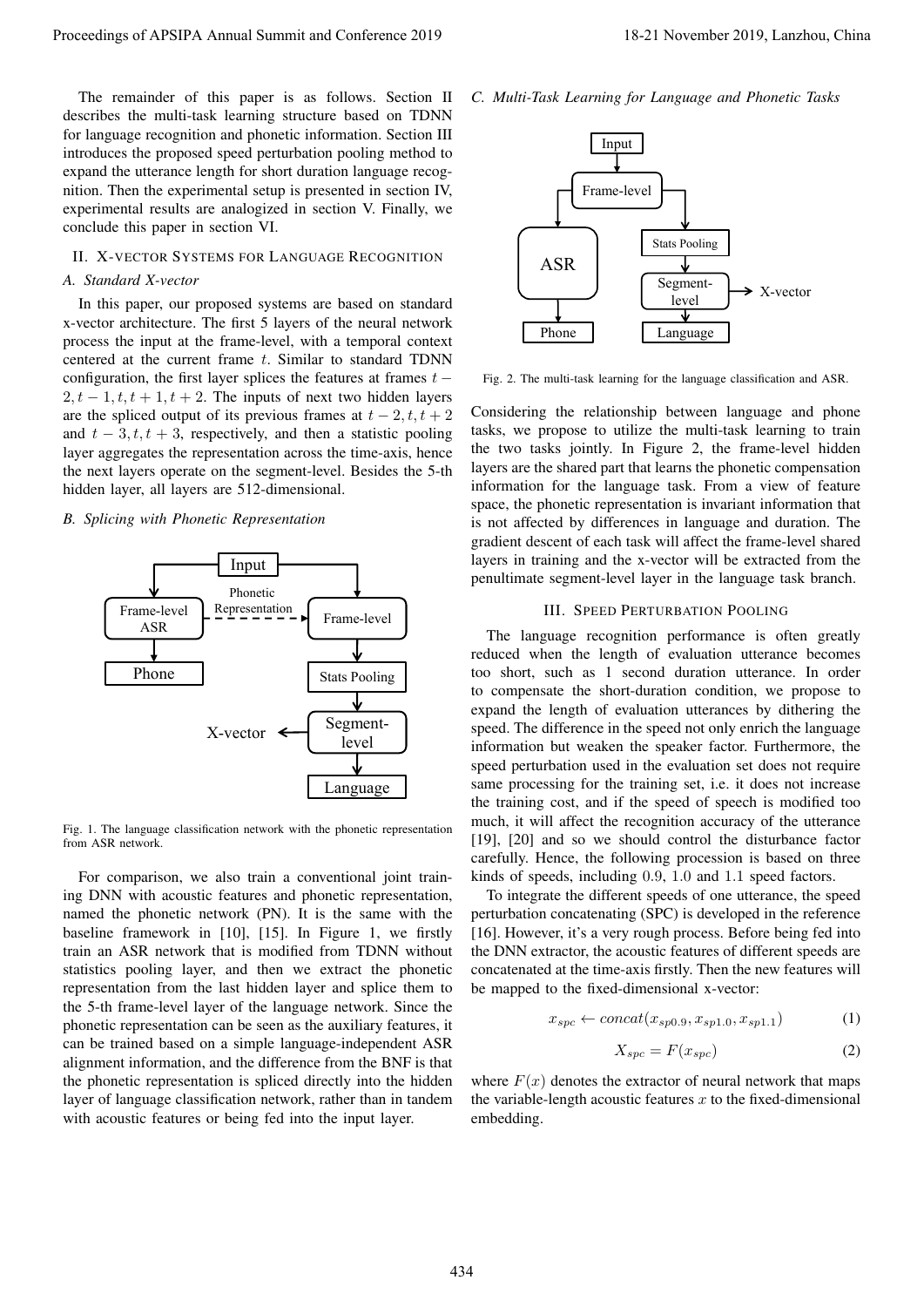But we have found that SPC does not work well on the x-vector framework and even make the performance become very worse. In this paper, we propose another strategy, named speed perturbation pooling (SPP). SPP averages the x-vectors of same utterance into a new x-vector and the formulas are as follows:

$$
\begin{cases}\nX_{sp0.9} = F(x_{sp0.9}) \\
X_{sp1.0} = F(x_{sp1.0}) \\
X_{sp1.1} = F(x_{sp1.1})\n\end{cases}
$$
\n(3)

$$
X_{spp} = \frac{n_{sp0.9} \cdot X_{sp0.9} + n_{sp1.0} \cdot X_{sp1.0} + n_{sp1.1} \cdot X_{sp1.1}}{n_{sp0.9} + n_{sp1.0} + n_{sp1.1}}
$$
 (4)

where  $n$  is the frames of corresponding utterance and (4) can be seen as the weighted integration of x-vectors  $X$  for the different speeds.

#### IV. EXPERIMENTAL SETUP

#### *A. Datasets*

As described in Table 1, all the datasets are recorded by mobile phones with a sampling rate of 16 kHz and size of 16 bits. The Thchs30-train consists of 10 languages, including Mandarin, Cantonese, Indonesian, Japanese, Russian, Korean, Vietnamese, Kazakh, Tibetan and Uyghur [21]. The duration of most utterances in BaseTrain and Dev-all are among 1- 30 seconds. Dev and Eval are segmented to the duration of 1 second from long-duration datasets, respectively. Specially, Dev-all is a full-length version of Dev.

The BaseTrain is used to train x-vector system with 10 languages. And the Thchs30-train is used to train phonetic DNN with phonetic labels. The phonetic labels of Thchs30 train are forced alignment based on a GMM-HMM model of Kaldi thchs30 recipe [22]. This GMM-HMM model is also trained by Thchs30-train.

We evaluate our methods on the short-duration datasets, Dev and Eval, and the long-duration Dev-all is used as a comparison.

#### *B. Data Augmentation*

Because most of the datasets described in Section 4.1 have little noise, we just consider two strategies, speed perturbation and volume perturbation, to increase the amount and diversity of the training data. For speed perturbation, we apply a speed factor of 0.9 or 1.1 to slow down or speed up the original recording, and then we get additional two copies of original recording and add them to the original dataset list directly. For volume perturbation, we apply a random volume factor to change the volume of every recording of a dataset.

## *C. Front-End*

*1) Acoustic features:* The Perceptual Linear Prediction (PLP) coefficients are used in all experiments with a framelength of 25ms and frame-shift 10ms. Firstly, we compute the acoustic features with 20 dimensions. Then the 3-dimensional pitch features are also computed to be pasted in the end and finally we attain 23-dimensional acoustic features.

Before the acoustic features being fed into DNN, nonspeech frames are filtered out using an energy-based voice activity detection (VAD) and then cepstral mean-normalized (CMN) is performed over a sliding window of 3 seconds.

*2) Baseline x-vector system:* The standard x-vector framework described in Section 2.1 is used as our baseline system. The BaseTrain dataset is used to train our baseline system. And 512-dimensional x-vectors are extracted at the segment layer which is closed to the statistics pooling layer.

*3) Phonetic representation-spliced x-vector system:* In our PN x-vector system, the phonetic architecture has 5 TDNN layers and all layers have 650 nodes except the last hidden layer with 128 nodes. The splicing information of these hidden layers are { -2, -1, 0, 1, 2} {-1, 0, 1} {-1, 0, 1} {-3, 0, 3} and  $\{-6, -3, 0\}$  by the first-to-last order. And the output layer is a log-softmax layer with 3,447 nodes corresponding to phonetic labels. During the training phase, the phonetic architecture is pre-trained by Thchs30-train and then attached to the standard x-vector architecture as described in Section 2.2. Finally, the BaseTrain is used to train the x-vector architecture and the phonetic architecture is still updated with a very low learning rate at the same time. Proceeding of APSIPA Annual Summit of Conference 2019<br>
New York Engende and Supplementary and Summit and Summit and Summit and Conference 2019, Langhost Conference 2019, Langhost Conference 2019, Langhost Conference 2019,

*4) Multi-task learning x-vector system:* In our multi-task learning x-vector system, there are four shared layers which are the first four hidden layers of the standard x-vector architecture. The last shared layer concatenates two branches. One branch consists of the remaining layers of standard x-vector architecture and another one contains three layers with 512 nodes and a log-softmax output layer with 3,447 nodes corresponding to phonetic labels. As the same as the phonetic x-vector system, the phonetic architecture of multitask learning system is also trained by Thchs30-train and the x-vector architecture is trained by BaseTrain dataset.

# *D. Back-End*

In the back-end, once the x-vectors are extracted, linear discriminant analysis (LDA), subtract-mean and length normalization are applied before the embeddings being fed into a logical regression (LR) classifier. Specially, the LDA transforms 512-dimensional x-vectors into 10-dimensional vectors. And a cross-validation strategy between Dev/Dev-all and Eval is used to avoid computing global mean from the evaluation datasets themselves in the subtract-mean step. Both LDA and LR are trained by BaseTrain. Finally, the scores of evaluation datasets are generated by the LR.

All experiments are conducted with Kaldi toolkit [22].

## V. RESULTS

In this section, we report results in terms of equal error-rate (EER). And we firstly compare SPC method with SPP and then compare the different x-vector frameworks based on the optimal back-end.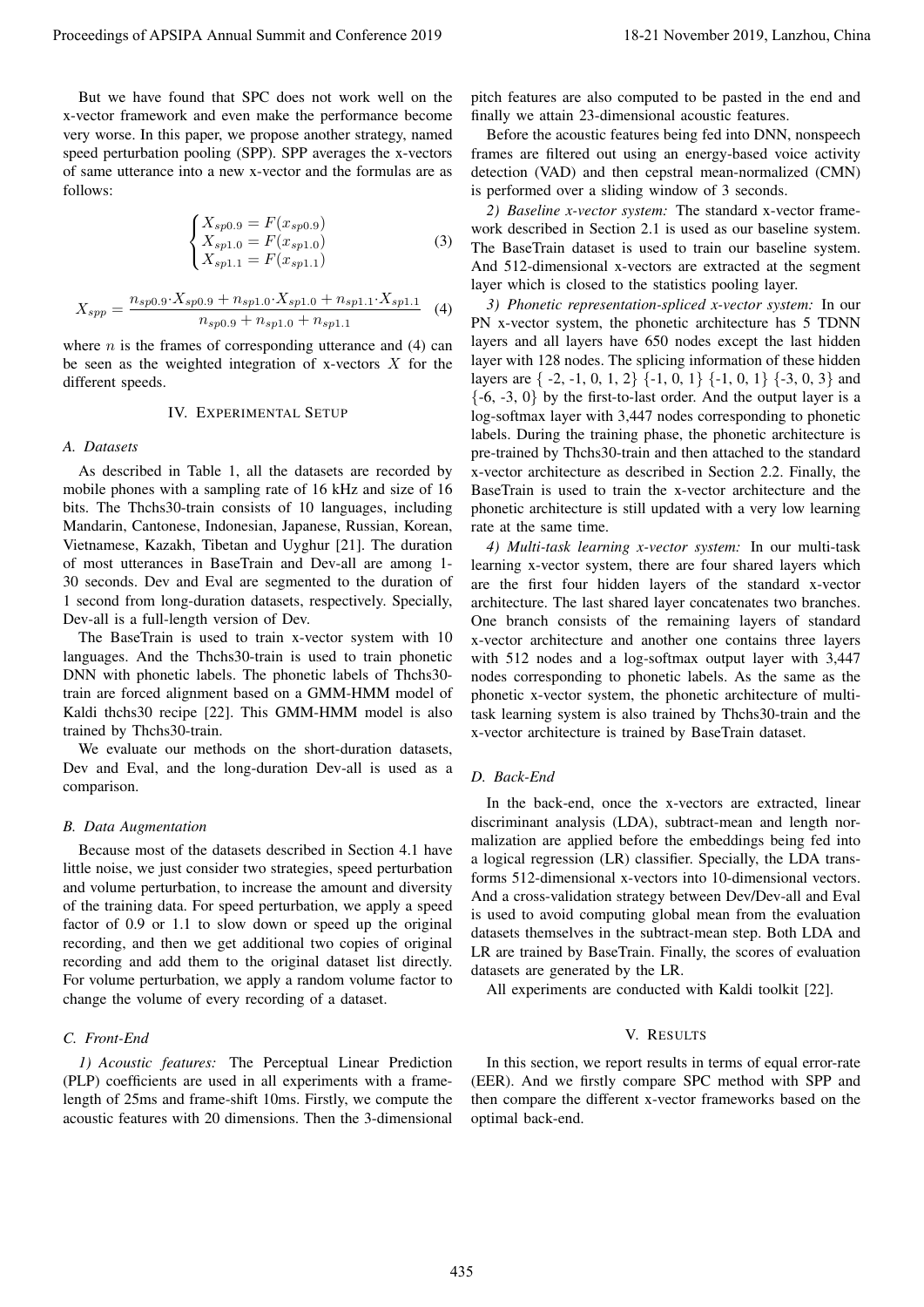| Name             | <b>Datasets</b>                | Total Utterances | <b>Total Duration</b> | Length    |
|------------------|--------------------------------|------------------|-----------------------|-----------|
| <b>BaseTrain</b> | AP16-OL7, AP17-OL3(Train, Dev) | 72.234           | 106.6h                | 1-30s     |
| Thehs30-train    | Thehs30-Train                  | 10,000           | 25.5h                 | $4 - 16s$ |
| Dev-all          | AP17-OLR-Test(test all)        | 22,051           | 34.2 <sub>h</sub>     | $1 - 30s$ |
| Dev              | $AP17-OLR-Test(test 1s)$       | 22,051           | 6.1 <sub>h</sub>      | 1s        |
| Eval             | AP18-OLR-Test(Task 1)          | 21.456           | 6.0 <sub>h</sub>      | 1s        |

TABLE I

## THE DATASETS PROFILES.

# *A. SPC vs. SPP*

Before using SPC and SPP to expand the length of evaluation utterances, there are three basic questions:

- 1) Why SPC does not work well on the x-vector framework?
- 2) If SPP benefits to short-duration utterances, how about long-duration utterances?
- 3) As both SPP and data augmentation are related to speed perturbation, then what relations between SPP method and speed perturbation of training?

To discuss these three questions, we conduct a series of experiments based on two baseline systems. Specially, for question 1, the self-concatenating (SC) is added to analyze whether the concatenating process will result in bad performance. For question 3, we train the two baseline systems with and without speed perturbation and do not use volume perturbation. We also control this variable in the training of LDA and LR. And they are consistent with DNN training all the time.

The results are presented in Table II. Firstly, we find that both SC and SPC methods perform worse than the original configuration, especially in short-duration condition. And we also find that both CMN and extracting embedding are influenced extremely by the concatenating process. It may bring unnatural context and information redundancy. However, SPP always outperforms the Original by 3%−5% for short-duration datasets even using no SP in training. Therefore, SPP may not rely on SP augmentation used in the training of DNN, LDA and LR. Secondly, we see that SPP is not really suitable for long-duration utterances by comparing the results of Dev-all with Dev/Eval. But there is no negative influence if using data augmentation of speed perturbation (SP) in DNN training. Proceedings of APSIPA Annual Summit and Conference 2019<br>
Proceedings of APSIPA Annual Summit and Conference 2019<br>
The Conference 2019 18-21 November 2019<br>
The Conference 2019 18-21 November 2019<br>
Proceedings of APSIPA Ann

TABLE II THE EER  $(\%)$  results with SPC and SPP.

| <b>Datasets</b> | SP aug.        | Original | SC   | <b>SPC</b> | <b>SPP</b> |
|-----------------|----------------|----------|------|------------|------------|
| Dev             | No             | 8.90     | 9.25 | 9.94       | 8.58       |
|                 | Yes            | 8.18     | 8.32 | 8.31       | 7.90       |
| Eval            | N <sub>0</sub> | 7.95     | 8.23 | 8.55       | 7.60       |
|                 | Yes            | 7.62     | 7.71 | 7.53       | 7.24       |
| Dev-all         | No             | 2.35     | 2.38 | 2.50       | 2.48       |
|                 | Yes            | 2.00     | 2.09 | 2.13       | 1.99       |

#### *B. Multi-Task Learning for Language Recognition*

In this experiment, we compare different x-vector frameworks, which are referenced throughout Sections 4.3.2-4.3.4. Because the Thchs30-train is a small dataset with one language and the GMM-HMM model used to generate the alignments of Thchs30-train is also not good. To observe the original influence of phonetic information, data augmentation is not used in Thchs30-train. But we still use two data augmentation strategies in BaseTrain to train x-vector architectures. We also use speed perturbation in LDA and LR to achieve better performance. And SPP is used for all evaluation datasets.

As shown in Table III, training with phonetic information (PN/MTL) is about 6% better than Baseline on short-duration datasets. PN and MTL are 5% and 13% better than Baseline on long-duration dataset respectively. Although MTL outperforms PN by about 9% on long-duration dataset, the performances between PN and MTL are almost at the same level. This may be due to the limited context information of short-duration utterance.

TABLE III THE EER (%) RESULTS IN DIFFERENT X-VECTOR FRAMEWORKS.

| Datasets | <b>Baseline</b> | PN   | MTL  |
|----------|-----------------|------|------|
| Dev      | 7.68            | 7.16 | 7.29 |
| Eval     | 6.92            | 6.62 | 6.50 |
| Dev-all  | 1.72            | 1.64 | 1.50 |

#### VI. CONCLUSION

In this paper, we proposed SPP method to expand length of short-duration utterances. It enriched the information and benefited to short-duration utterances. Meanwhile, it had little influence on long-duration utterances when training language DNN with data augmentation of speed perturbation. We also adapted multi-task learning to combine phonetic information into the x-vector framework. We found that multi-task learning could achieve excellent performance as the conventional joint training and even better. The architecture of multi-task learning was also simpler, and it was very useful that the number of parameters can be reduced as same as the standard x-vector architecture in test time.

#### VII. ACKNOWLEDGEMENT

This work is supported by the National Natural Science Foundation of China (Grant No.61876160).